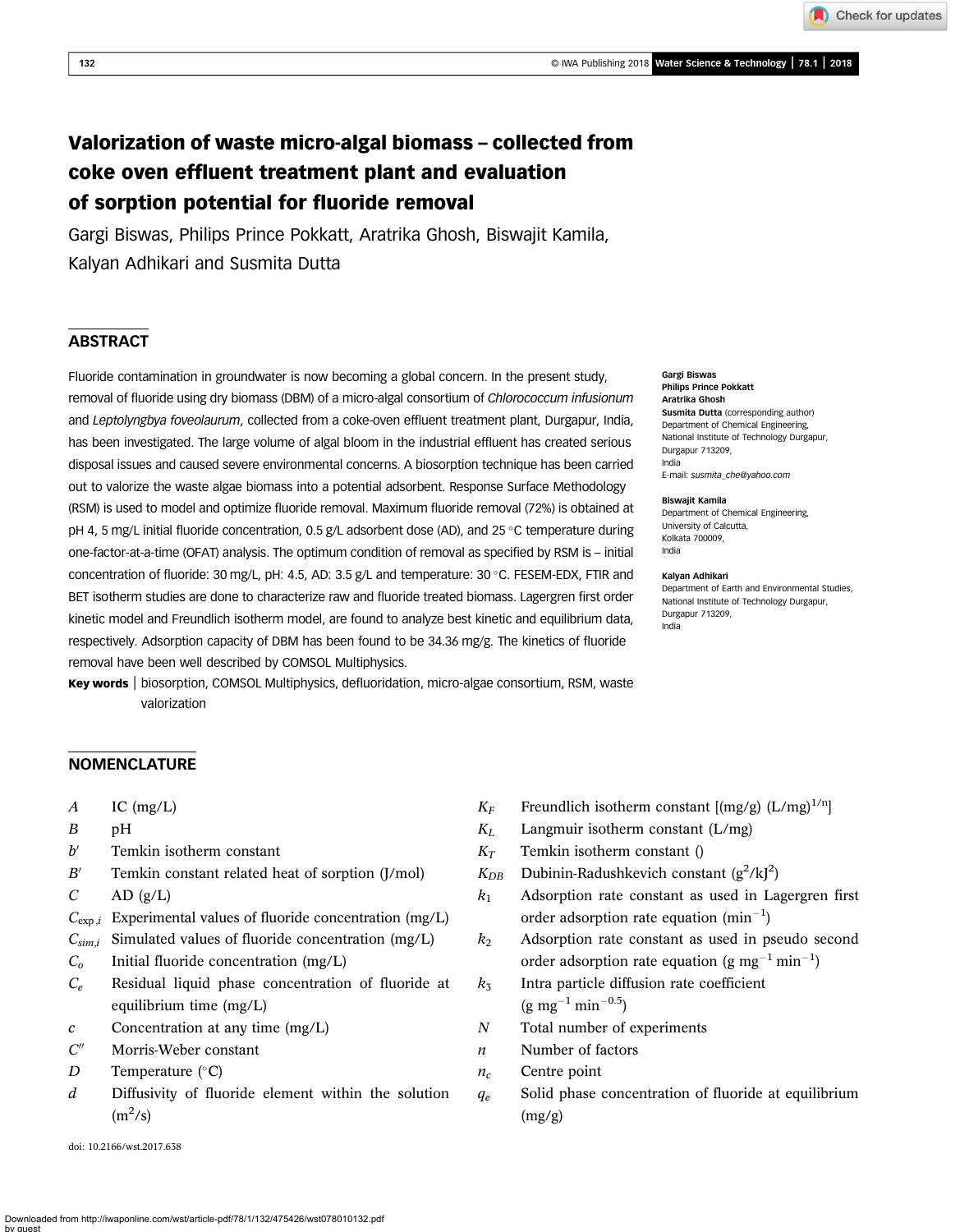$q_t$  Solid phase concentration of fluoride at time 't' (mg/g)

- $q_{\text{max}}$  Maximum adsorption capacity of the adsorbent (mg/g)
- $R1$  Removal of fluoride  $(0/0)$
- R Universal gas constant (8.31 J/mol/K)
- T Temperature (K)
- $t$  Contact time (min)
- $\overline{U}$  Stirring velocity (m/s)
- $x_i$ ,  $x_i$  Factors (independent variables)
- Y Response of system
- $\beta_0$  Constant coefficient
- $\beta_i$  Linear coefficient
- $\beta_{ii}$  Quadratic coefficient
- $\beta_{ij}$  Interaction coefficient
- $\varepsilon'$  Dubinin-Radushkevich isotherm constant
- ε Residual error
- $\rho$  Density of contaminant solution (g/cc)

# **INTRODUCTION**

The presence of fluoride ions in potable water has unique effects on human health ([Venkata Mohan](#page-14-0) et al. 2007). For a concentration ranging from 0.5 to 1.5 mg/L, fluoride is essential for the development and formation of dental enamel (Hiremath  $\&$  Binnal 2013). However, prolonged exposure to higher fluoride concentration  $(>1.5 \text{ mg/L})$  causes enamel-decay and osteosclerosis [\(Biswas](#page-13-0) et al. 2016). It has been observed that lower calcium and higher bicarbonate alkalinity favor high fluoride concentration (hydro-geochemical origin) in groundwater ([Biswas](#page-13-0) et al. 2017). In India, approximately 60 million people in 19 states have been poisoned through consumption of well water contaminated with excessive fluoride in the range of 0.5–20 mg/L [\(Veeraputhiran &](#page-14-0) [Alagumuthu](#page-14-0) 2011). Birbhum and Bankura districts of West Bengal, an eastern province of India, have been recorded to be fluoride contaminated districts with concentrations in the range of  $1.5-13$  mg/L ([WBPHED](#page-14-0) 2006).

Several methods have been developed for the defluoridation of water such as membrane technology, ion exchange, chemical precipitation and adsorption ([Biswas](#page-13-0) [et al.](#page-13-0) 2017). Among different processes, adsorption is found to be an effective approach, and the application of biosorption for fluoride removal using bio-materials was studied by several researchers [\(Bhatnagar](#page-13-0) et al. 2002; [Kumar](#page-13-0) et al. 2015). Biosorption, a physicochemical process, utilizes dry dead biomass to remove pollutants and deals with sorption of the chemicals on the biological matrix ([Bhatnagar](#page-13-0) et al.

). This approach has a significant edge over the conventional processes, such as no production of chemical sludge, and effectiveness in the treatment of wastewater ([Kumar](#page-13-0) [et al.](#page-13-0) 2015). Furthermore, since the non-living biomass does not require any nutrient/minerals for growth or metabolic system, the operation costs become minimized. Application of dead algal biomass is a potent bioremediation technology due to their availability, cheapness and effectiveness for wastewater treatment [\(Bhatnagar](#page-13-0) et al. 2002; [Kumar](#page-13-0) et al. ). Algal blooms are the overgrowth of different types of algae in clean/waste water, and they have a negative impact on several industries. Treated wastewater usually contains high concentration of nutrients (e.g. phosphate, nitrate, etc) that may cause algal blooms on the surface of storage ponds' water. The negative impact is not limited to the toxic effect of algae, but also includes their abundance, which may provoke the operational problems and increase of biochemical oxygen demand (BOD), pH and total sus-pended solids (TSS) ([EPA](#page-13-0) 2017). Hence, the reuse or discharge of such water needs removal of algae. Such removed algal biomass thus can be valorized as a potential biosorbent. It is a newly devised substitute for the prevailing methods to remove pollutants from wastewater. The important functional groups of dead algal biomass are carboxyl, phosphate, hydroxyl, sulphate, etc. Ions can bind with biomass by processes including adsorption, ion exchange and chemisorption on surface pores [\(Hiremath & Binnal](#page-13-0)  $2017$ ). Usually micro-algal or cyanobacterial biomasses have been studied at a large scale for removal of various heavy metals (Sen [et al.](#page-14-0) 2017). However, biosorption of anionic pollutants (e.g.: phosphate, nitrate, fluoride, etc.) is much lower than cationic contaminants such as heavy metals. Uptake of cationic pollutants is high when solution pH is higher than pH 7; however, better removal of anionic components can be obtained at low pH (<pH<sub>zpc</sub>) ([Hiremath & Binnal](#page-13-0) 2013). Application of dead micro-algal biomass for defluoridation of wastewater in batch contactors has been reported in few literatures [\(Bhatnagar](#page-13-0) et al. 2002; [Venkata Mohan](#page-14-0) et al.  $2007$ ; [Hiremath & Binnal](#page-13-0)  $2017$ ). However, application of algal biomass for treatment of fluoride-contaminated groundwater or industrial wastewater is very terse. Therefore, biosorption using inexpensive algal biomass for treatment of real wastewater is the thrust of the present work.

The present study investigates the removal of fluoride using dry biomass (DBM) of a micro-algal consortium of Chlorococcum infusionum and Leptolyngbya foveolaurum, as a potential biosorbent. The consortium was collected from the storage tank of a coke-oven wastewater effluent treatment plant after biological treatment. A comprehensive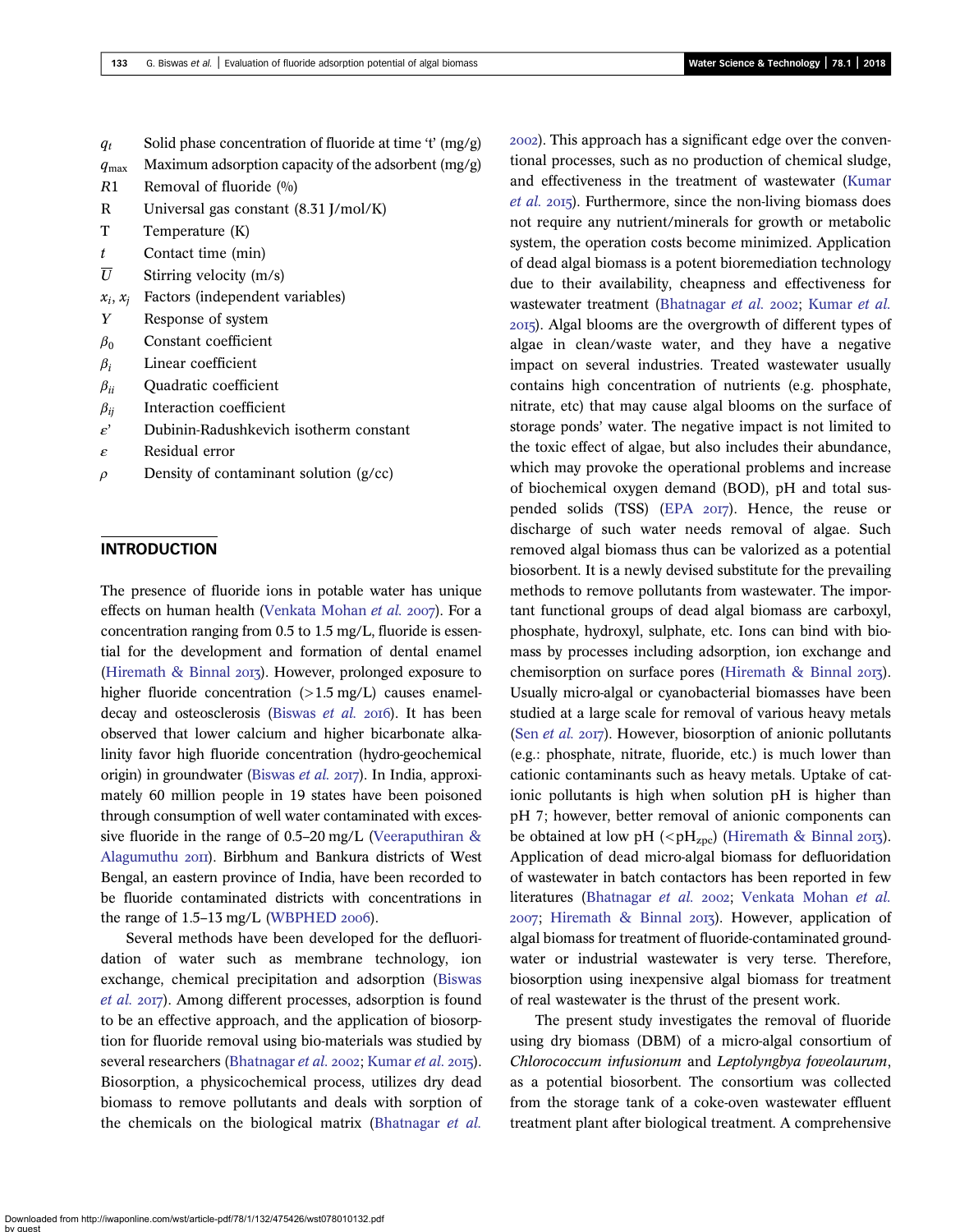study starting from collection, preparation, characterization, kinetic and equilibrium studies of defluoridation from synthetic solution has been carried out. A large number of experiments are required to optimize multivariable systems to examine the best possible level, which is a time consuming process [\(Kushwaha & Dutta](#page-13-0) 2017). Such effort can be reduced by altering a number of variables at a time, and the main objective of Response Surface Methodology (RSM) is to establish an experiential model using statistical equation to attain a suitable result at a minimum effort [\(Myers](#page-14-0) et al. ). Therefore, RSM has been used for optimization of defluoridation parameters. So far as is known, no report on application of COMSOL Multiphysics to predict the kinetics of biosorption of a pollutant using algal biomass has been published. In the present article, COMSOL Multiphysics has been employed to predict the kinetics of biosorption of fluoride using DBM. Finally, defluoridation of groundwater, and Coal Bed Methane (CBM) produced water has been done using the prepared biosorbent and reported in the article.

# MATERIALS AND METHODS

#### Collection, preparation and characterization of biosorbent

The algal bloom was collected from the water surface of the storage tank of a coke-oven effluent treatment plant, being used to hold wastewater after biological treatment, in Durgapur, India (Latitude: 23°50'92"N, Longitude: 87°32'10"E). After collection, the fresh micro-algal lump was washed with water carefully to remove dirt and chemicals. The washed biomass was then spread on a tray and dried under sunlight for one week. The biomass was then kept in a hot air oven at  $60^{\circ}$ C for 24 h. The dried biomass was then ground to obtain 90 μ sized powdered biomass as final biosorbent. The Eppendorf tube containing an aqueous suspension of live micro-algal sample was sent to BSI (Botanical Survey of India, Ministry of Environment & Forests, Kolkata, India) for identification and the algal biomass was identified as a consortium of Chlorococcum infusionum (green alga) and Leptolyngbya foveolaurum (cyanobacterium).

Bulk density, specific gravity, pHzpc, BET surface area and pore volume of the native biosorbent were determined [\(Biswas](#page-13-0) et al. 2016). A specific sized particle  $(90 \mu)$  was used in each case. BET (Brunauer Emmett Teller) of native DBM was determined by BET analyzer (Quantachrome, Poremaster 60, USA). The  $pH<sub>zpc</sub>$  of the native biosorbent was determined by following standard protocol [\(Biswas](#page-13-0) et al. 2016). The test consortium was incubated in a fluoride loaded solution with 10 mg/L initial concentration (IC) of fluoride for 12 h. The cyanobacterial biomass was then centrifuged to separate it from solution, and dried. Field emission scanning electron microscopic (FESEM) image, Energy dispersive x-ray (EDX) analysis and Fourier transform infrared (FTIR) spectroscopy studies were performed to characterize the native and fluoride loaded DBM. A FESEMicroscope (ZEISS SIGMA VP, Japan) was used to take FESEM images of native and fluoride loaded DBM to obtain their topographical characteristics at specific magnification. The EDX study (ZEISS SIGMA VP, Japan) was performed to obtain the elemental composition of the samples. FTIR analyses of native and fluoride loaded DBM were done by FTIR spectrometer (Spectrum 100, Perkin-Elmer, USA) to determine the functional bends and stretches at specific frequencies. The wave number was kept between  $400 - 4,000$  cm<sup>-1</sup>.

#### Biosorption of fluoride

Sodium fluoride (Merck) (2.21 g) was added in 1 L of deionized water (DW) to make 1,000 mg/L of fluoride stock. It was diluted with the requisite amount of distilled water to get the desired fluoride concentration. All the experiments were done three times. Several parameters such as adsorbent dose (AD) and pH were varied in the range of 0.04–0.5 g/L and 2–12, respectively. In the present study, the pH of the solution was adjusted by adding 4(N) hydrochloric acid or 1(N) sodium hydroxide. A definite amount of DBM (0.05 g in 100 mL) was contacted in 10 mg/L of fluoride solution, varying the initial pH (2–12). The samples were collected after 150 min of operation. The solution containing spent DBM was separated by centrifugation at 5,500 rpm for 5 min and a clear solution from the top section was experimented for remaining  $F^-$  by Ion-meter (4 Star, B 36531, Thermo-scientific) using TISAB (total ionic strain adjustment buffer) III-Thermo Scientific. Similarly, the effect of AD (0.04–0.5 g/L) was examined. The optimum pH as analyzed from the previous set of experiments was maintained and a solution with 10 mg/L fluoride concentration was used. The experimentation was conducted at an ambient temperature of 25 °C with shaking speed of 150 rpm.

#### Kinetic and equilibrium studies

A thorough kinetic study was done to observe the performance of DBM in removal of fluoride from simulated solution. Experiments were run for 150 min at 150 rpm and 25 °C. IC of fluoride was varied within 5–50 mg/L for both kinetics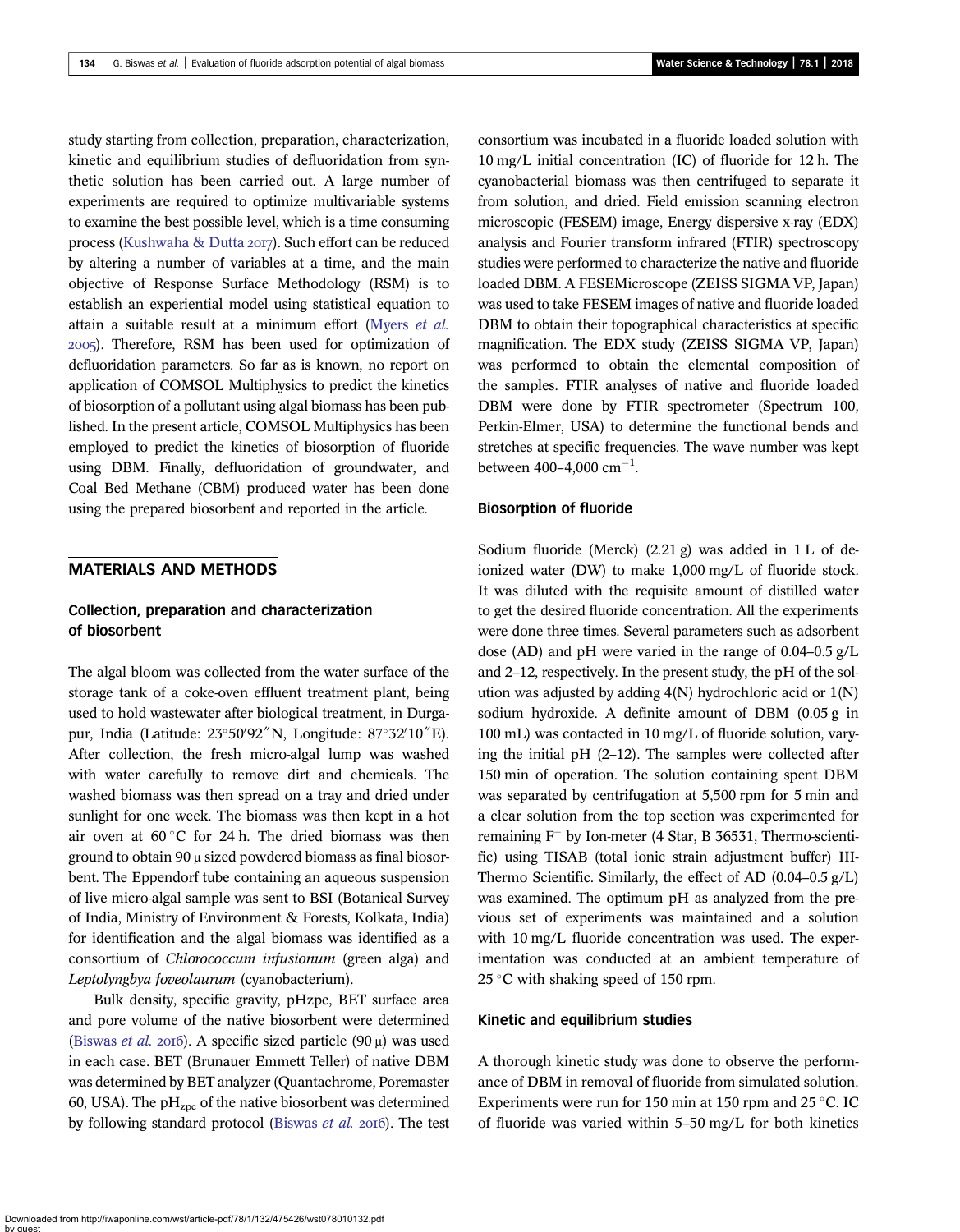and equilibrium studies and other parameters, viz AD and pH, were kept constant at optimum condition.

#### Conductivity study of DBM

To assess the ionic characteristics of DBM samples (native and fluoride treated forms), conductivity analysis was done with both native biomass and fluoride loaded biomass. Fluoride loaded forms were prepared by contacting 0.05 g of DBM with fluoride solution of 10 mg/L concentration for 120 min. The biomass was separated from solution by centrifugation and dried in an air oven. An equal amount (0.05 g) of native and fluoride loaded DBM samples was added in a definite amount of DW individually, and the variation of conductivity was taken to 120 min using a multiparameter tester (PCSTestr 35, EUTECH instrument, Thermo Scientific). The conductivity of distilled water was measured as control for same time span.

#### Optimization of fluoride biosorption using RSM

In the present study, the statistical design for optimization of fluoride sorption was done using the RSM, and the most popular Central Composite Design (CCD) was chosen to analyze the experimental data ([Myers](#page-14-0) *et al.* 2005). RSM enumerates the relationship between responses and the fundamental independent input parameters ([Myers](#page-14-0) *et al.*  $2005$ ):

$$
Y = f(x_1, x_2 \ldots x_n) \tag{1}
$$

Total number of experiments that are required to be carried out depends on the number of input factors. In the case of four input parameters, the total number of experiments can be obtained as follows:

$$
N = 2n + 2n + nc = 24 + 2 \times 4 + 6 = 30
$$
 (2)

The results of all sets were determined and an experiential second order polynomial equation has been obtained to correlate the results with three independent factors for removal of fluoride by DBM.

$$
Y = \beta_0 + \sum_{i=1}^n \beta_i x_i + \sum_{i=1}^n \beta_{ii} x_i^2 + \sum_{i=1}^{n-1} \sum_{j=i+1}^n \beta_{ij} x_i x_j + \varepsilon
$$
 (3)

Four parameters, i.e., IC, pH, AD and temperature, were considered as input variables. They were varied as per the design prepared by Design Expert 8.0.6 software to obtain the final optimum conditions. The basic system was prepared by using analysis of variance (ANOVA), consisting of input and output responses and optimized by estimating the statistical conditions. The min  $(-1)$  and max  $(+1)$  point of IC of fluoride, pH, AD and temperature were 10 and 90 mg/ L, 2 and 12, 0.5 and 4.5 g/L, and 25 and 45  $\degree$ C, respectively.

# Regeneration study and toxicity characteristics leaching procedure (TCLP) test

Regeneration of any adsorbent can be justified by adsorp-tion-desorption experiment ([Venkata Mohan](#page-14-0) et al. 2007; [Kushwaha & Dutta](#page-13-0) 2017). Three sets of adsorption-desorption experiments were carried out in DW, 0.1 (N) hydrochloric acid, and 0.1 (N) sodium hydroxide solution individually, up to three rounds. After adsorption, the resultant fluoridated DBM was semi-dried at  $60^{\circ}$ C for 5 min and reintroduced for desorption study. A single round consisted of 100 min run-time of adsorption and 50 min run-time of desorption, when IC, AD, and temperature were kept at optimum values, as obtained from RSM.

Fluoride-loaded DBM having solid phase fluoride con-centration was subjected to a TCLP test ([EPA](#page-13-0)  $1992$ ). The TCLP test was used to assess the risk of fluoride leaching to the environment ([EPA](#page-13-0)  $1992$ ). An extraction solvent was prepared following the standard protocol of  $EPA$  ( $I992$ ). The solvent was mixed with solid in the solvent-solid ratio of 10 L/Kg ([EPA](#page-13-0)  $2017$ ) and then agitated at 150 rpm for 18 h at  $30^{\circ}$ C. Thereafter, the mixture was filtered and tested for remaining  $F^-$  in the clear solution. The test was carried out at pH 3, 5, 7 and 11.

#### Removal of excess fluoride from groundwater and CBM produced water

Field survey by West Bengal Public Health Engineering Department (WBPHED) has shown that groundwater in some villages of Bankura district of West Bengal, India, are affected by excess fluoride ([WBPHED](#page-14-0) 2006). Hence, groundwater samples were collected from several wells and tubewells of that affected area. Therefore, collected samples were characterized using the standard protocol [\(Clesceri](#page-13-0) et al. 2012).

CBM recovery is associated with production of a huge volume of underground water [\(Mendhe](#page-13-0) et al. 2017). The coal seams are depressurized by pumping out water for regular gas production (Liu [et al.](#page-13-0)  $2017$ ). To maintain produced water quality, it is essential to manage it through some combinations of treatments ([Mendhe](#page-13-0) et al. 2017). CBM produced water is mostly characterized by high TDS (total dissolved solids) and salinity [\(Mendhe](#page-13-0) et al.  $20I7$ ). It consists mainly of sodium (Na), bicarbonate  $(HCO<sub>3</sub>)$ , chloride (Cl), iron (Fe),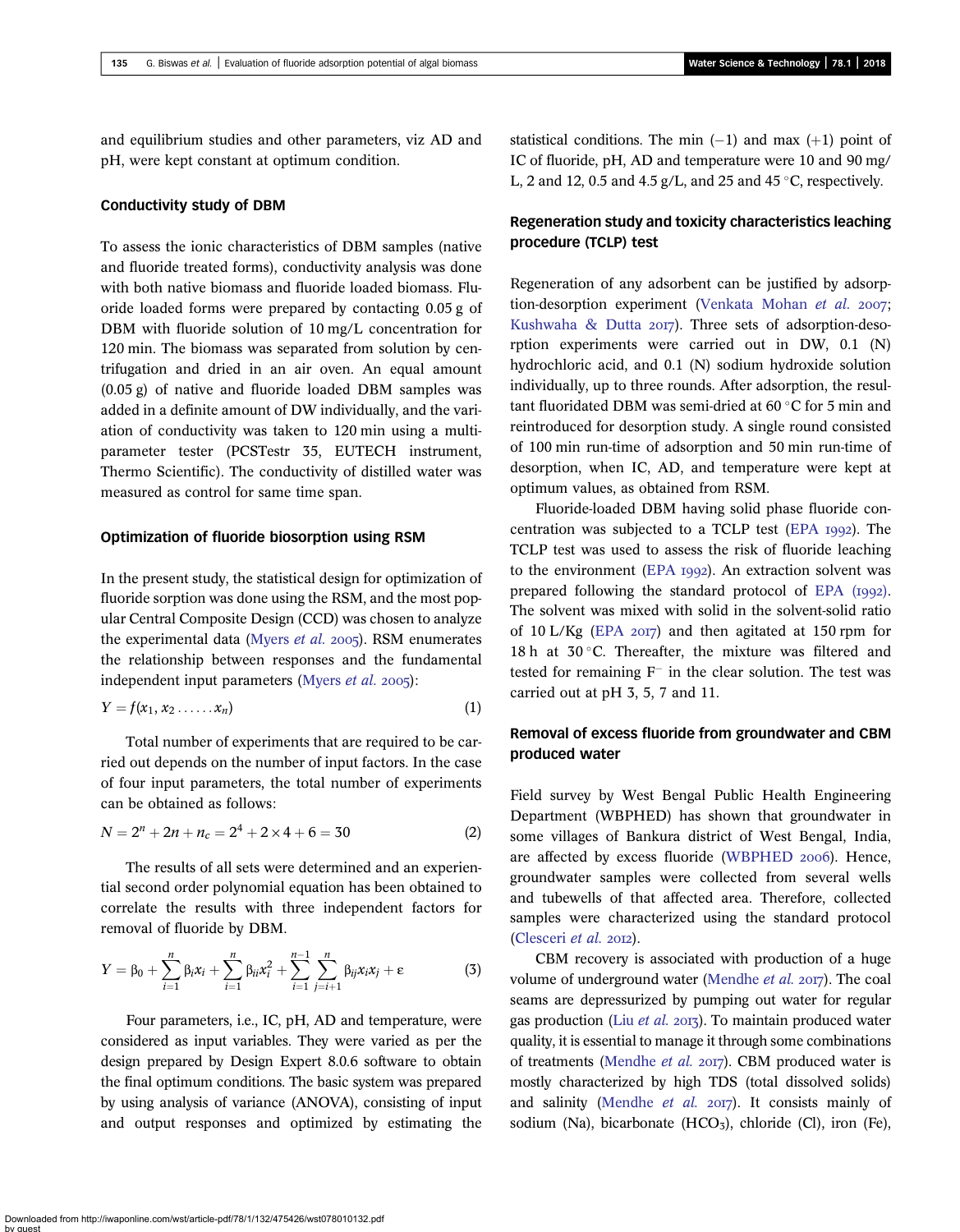calcium (Ca), fluoride (F) and other trace elements. Before discharging the CBM produced water, several treatments are done based on the quality of the water. This work is focused on removal of excess fluoride using DBM from CBM produced water, collected from Raniganj Coalfield, in the area of West Bengal, India. Similar to groundwater, the CBM pro-duced water was characterized [\(Clesceri](#page-13-0) et al. 2012).

After characterization, groundwater and CBM produced water were treated with 0.05 g of DBM in 100 mL for 120 min. Removal studies were performed at pH 4, the optimum value as analyzed by RSM, and at their native pH (7.8 and 8.8). After 120 min, the spent DBM was separated by centrifugation and the supernatant was analyzed for residual fluoride concentration.

# THEORETICAL ANALYSIS

#### CFD modeling

COMSOL (4.3.a) Multiphysics was chosen to develop and solve a model for the above discussed batch mode adsorption process using equations of Lagrange's-first order model of adsorption ([Augier](#page-13-0) et al. 2008). In order to solve the above equations, a suitable model of the reactor system was established with fine mesh size, mesh configuration and boundary conditions as maintained during experimentation. The model is mesh independent. Based on the real geometry of the reactor system, the model was developed. To simplify the model, a few assumptions were made, such as:

- 1. The adsorbent used in the experimentation was considered of equal size with uniform porosity.
- 2. An adsorbent bed is considered settled at the bottom and the system was stationary throughout the process.
- 3. The volume of the adsorbent bed was considered free of fluoride.
- 4. Mass transfer resistance in the system was very small and considered as negligible.
- 5. Biosorption resistance was encountered.
- 6. The whole system was isothermal as well as isobaric.

#### RESULTS AND DISCUSSION

#### Characterization of DBM

Physico-chemical characterization of DBM has been done in terms of the specific gravity, bulk density, surface area,

pore volume and pH<sub>pzc</sub>. The results are shown in Table 1. The specific gravity and bulk density of DBM are 1.0463 and 0.76 g/cc, respectively. The  $pH<sub>zpc</sub>$  of DBM has been found to be 6.8. It indicates that the surface of DBM shows positive charge in a solution having a pH lower than 6.8, and thus binds with negatively charged ions  $(F)$ in the solution. The result is in agreement with [Hiremath](#page-13-0) [& Binnal \(](#page-13-0) $20I$ ), for the algal biomass of Spirulina platensis. The BET surface area and pore volume of DBM have been found to be 2.365  $\text{m}^2/\text{g}$  and 0.013 cc/g, respectively.

FESEM images were taken for both native and fluoride treated DBM, as shown in [Figure 1\(a\)](#page-5-0) and [1\(b\)](#page-5-0), respectively. It can clearly be seen from the images that the surface of both adsorbents are not homogenous. However, before adsorption of fluoride on DBM, the rough surface textures along with many small pores are observed; whereas after adsorption, a comparatively smooth surface is observed. The elemental compositions of raw and fluoride loaded consortium biomass as obtained from the EDX study are shown in [Figure 1\(c\)](#page-5-0) and [1\(d\).](#page-5-0) DBM contains  $91\%$  carbon (C),  $6\%$ nitrogen (N) and 3% phosphorus (P). After treatment with fluoride, DBM contains 2% fluoride (F), 90% carbon (C), 1% phosphorus (P) and 7% nitrogen (N), which clearly indicates the fluoride sorption on the DBM surface. Nitrogen adsorption and desorption isotherm studies of native DBM ([Figure 1\(e\)\)](#page-5-0) reveal the mesoporous nature of DBM, which reconfirms the surface morphology as obtained from FESEM images. The biosorption behaviour is dependent on the functional groups of the DBM surface, the primary sites of fluoride sorption. FTIR data of raw (Figure  $1(f)$ ) and fluoride treated (Figure  $1(g)$ ) DBM have been done to scrutinize the changes in spectra due to introduction of fluoride in the later case. The responsible bonds such as  $\equiv$ C-N< (stretch), -C-O (bend), -O-H (stretch,),  $C = C$  (strong bend) and phenolic groups are observed at the wave numbers of 1,054, 1,269, 1,406, 3,433, 1,560, 1,648 and 2,922 cm<sup>-1</sup>, respectively. However, an FTIR spectrogram of fluoride treated DBM shows some different spectra. The presence of  $-CHF_3$  group (Tri-fluro methyl) at the wave number of

Table 1 | Physical characterization of DBM

| <b>Property</b>     | Value                        |
|---------------------|------------------------------|
| <b>Bulk</b> density | $0.76$ g/cc                  |
| Specific gravity    | 1.0463                       |
| $\rm pH_{zpc}$      | 6.8                          |
| Surface area        | $2.365 \text{ m}^2/\text{g}$ |
| Pore volume         | $0.013$ cc/g                 |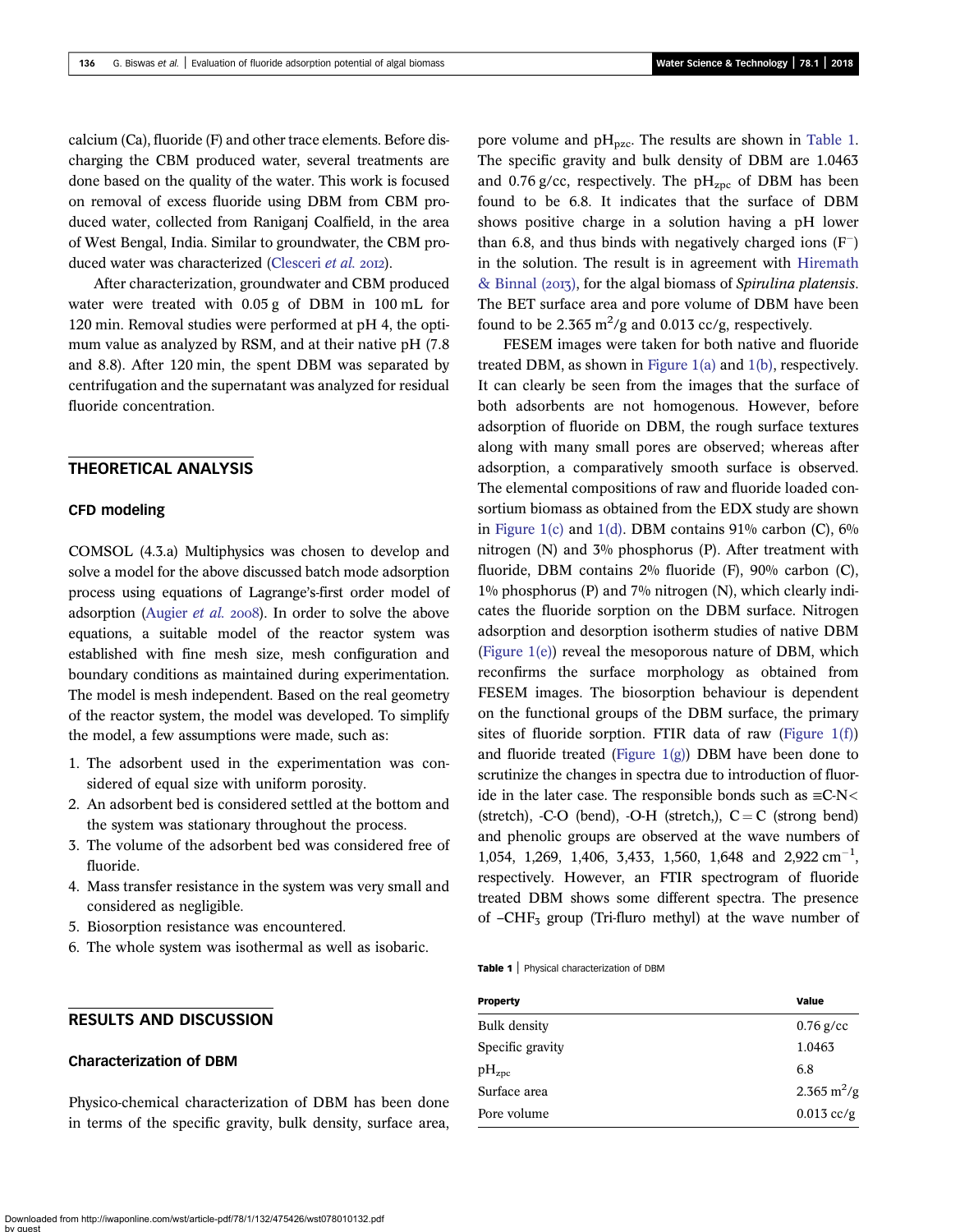<span id="page-5-0"></span>

Figure 1 | (a) Morphological details (FESEM image) of native DBM, (b) morphological details (FESEM image) of fluoride loaded DBM, (c) elemental analysis (EDX study) of native DBM, (d) elemental analysis (EDX study) of fluoride loaded DBM, (e) nitrogen adsorption-desorption isotherm curve of native DBM, (f) FTIR study of native DBM, (g) FTIR study of fluoride loaded DBM. (Continued.)

 $1,205$  cm<sup>-1</sup> confirms the adsorption of fluoride on DBM. The other characteristic bonds such as  $\equiv$ C-N < (1,050 cm<sup>-1</sup>), -O-H  $(1,408 \text{ and } 3,431 \text{ cm}^{-1}), C = C (1,652 \text{ cm}^{-1})$  and phenolic group  $(2,924 \text{ cm}^{-1})$ , are shifted as observed in the fluoride loaded form (Figure  $1(g)$ ). Hence, the fluoride adsorption onto DBM has initially been proved.

#### Biosorption of fluoride

One-factor-at-a-time (OFAT) analysis has been done to determine the optimum condition of biosorption of fluoride using DBM. From Figure  $2(a)$ , it is seen that, as the pH increases from 2 to 4, fluoride removal increases from 43 to 47.1%. However, when the pH increases from 4 to 12, fluoride removal decreases from 47.1 to 2.66% ([Figure 2\(a\)\)](#page-7-0). The surface of the algae contains a number of molecular groups, such as amino, phosphate, carboxyl, thiol, etc [\(Bhatnagar](#page-13-0)  $et$   $al$ , 2002). Protonation of the cell wall depends on the pH of the solution, i.e., the positive charged surface

 $[H^+$  (cationic) type] of DBM at pH< pH<sub>zpc</sub> conditions [\(Hiremath & Binnal,](#page-13-0) 2013). [Biswas](#page-13-0) et al. (2016) reported the maximum fluoride sorption capacity at pH lower than  $pH<sub>zpc</sub>$ . Since the highest removal is obtained at pH 4, it has been chosen as the optimum pH for removal of fluoride. [Figure 2\(b\)](#page-7-0) reveals that the maximum removal is achieved at 0.5 g/L of AD for the present biosorbent. At lower ADs  $(0.04-0.2 \text{ g/L})$ , fluoride removal is lower because of the low availability of active sites, as reported in several litera-tures ([Venkata Mohan](#page-14-0) et al. 2007). Although the removal increases with the increase in AD, 0.5 g/L is selected as the best AD from the economic point of the view [\(Venkata](#page-14-0) [Mohan](#page-14-0) et al.  $2007$ ).

# Kinetic and equilibrium studies on biosorption of fluoride

To appraise the fluoride biosorption function using DBM and to estimate the kinetic parameters, a detailed kinetic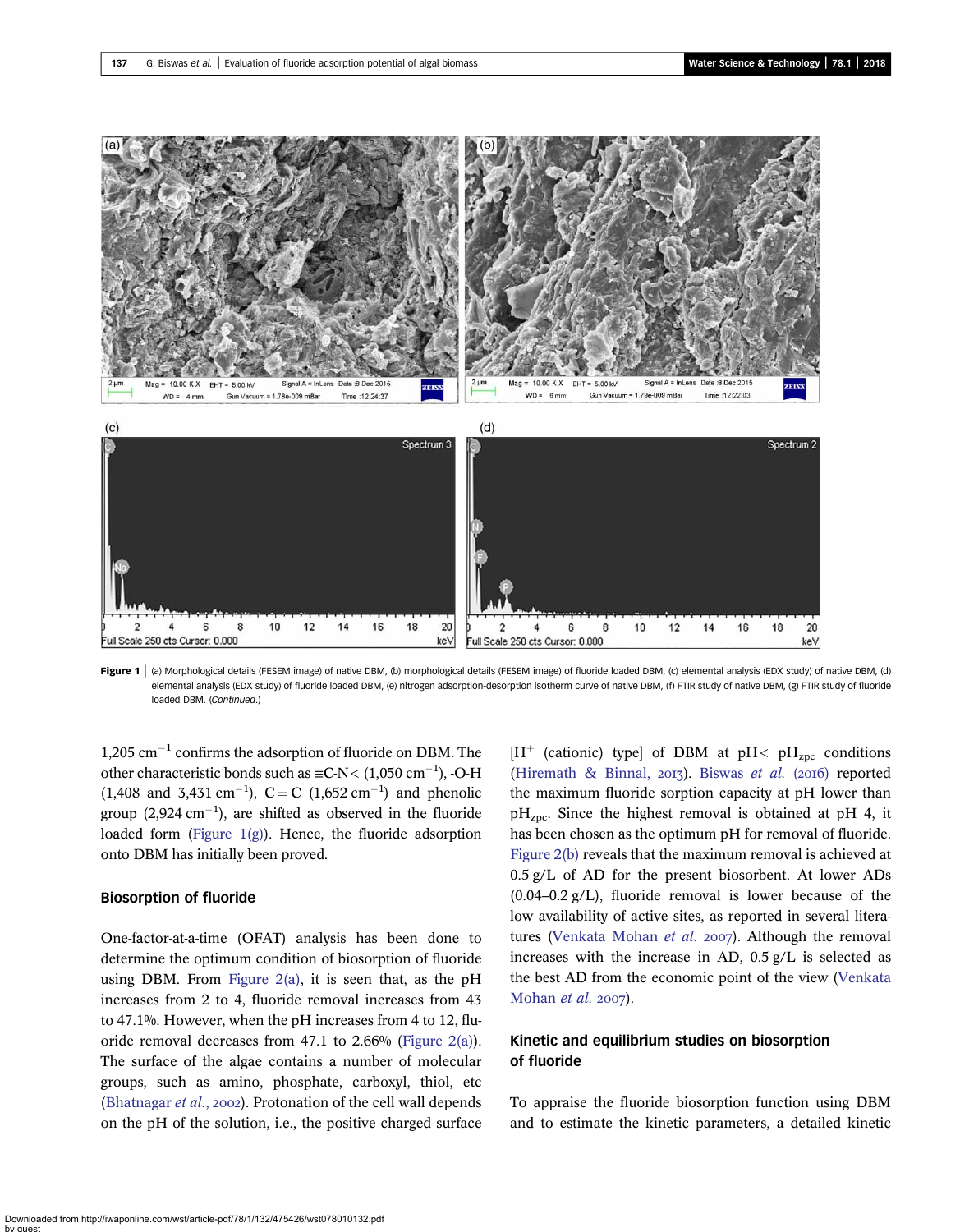

Figure 1 | Continued.

study has been done at optimum condition as obtained from OFAT analysis, such as: 0.5 g/L AD and pH 4. Volume of the solution, shaking speed and temperature are maintained at 100 ml, 150 rpm and 25 °C, respectively. The variation of fluoride removal (%) with time considering different IC of fluoride as a parameter is shown in [Figure 3](#page-7-0). It is seen that the removal achieves equilibrium condition gradually after 90 min. Maximum 72%, 67.4%, 42.5% and 36.1% have been removed from 5, 10, 25 and 50 mg/L of IC, respectively. The lower removal at higher IC may be due to the competitive nature of the overloaded  $F^-$  ions and the limitation of the active-sites on DBM ([Bhatnagar](#page-13-0) et al. ). Furthermore, the higher removal at lower IC signifies the process as kinetically controlled rather than mass transfer limited one. Kinetic data have been fitted to three kinetic models viz., Lagergren first-order, Ho pseudosecond order and Morris-Weber model. It has been seen that the kinetic data fit best to the Lagergren first-order model with an  $\mathbb{R}^2$  value of 0.89 to 0.9. The experimental  $q_e$  matches quite well with simulated data for the Lagergren first-order model. The values of kinetic parameters are shown in [Table 2](#page-8-0). Lagergren  $(1898)$  presented a first-order rate equation to describe the kinetic process of liquid solid phase adsorption of oxalic acid and malonic acid onto charcoal. It can be presented as follows:

$$
\frac{dq_t}{dt} = k_1(q_e - q_t) \tag{4}
$$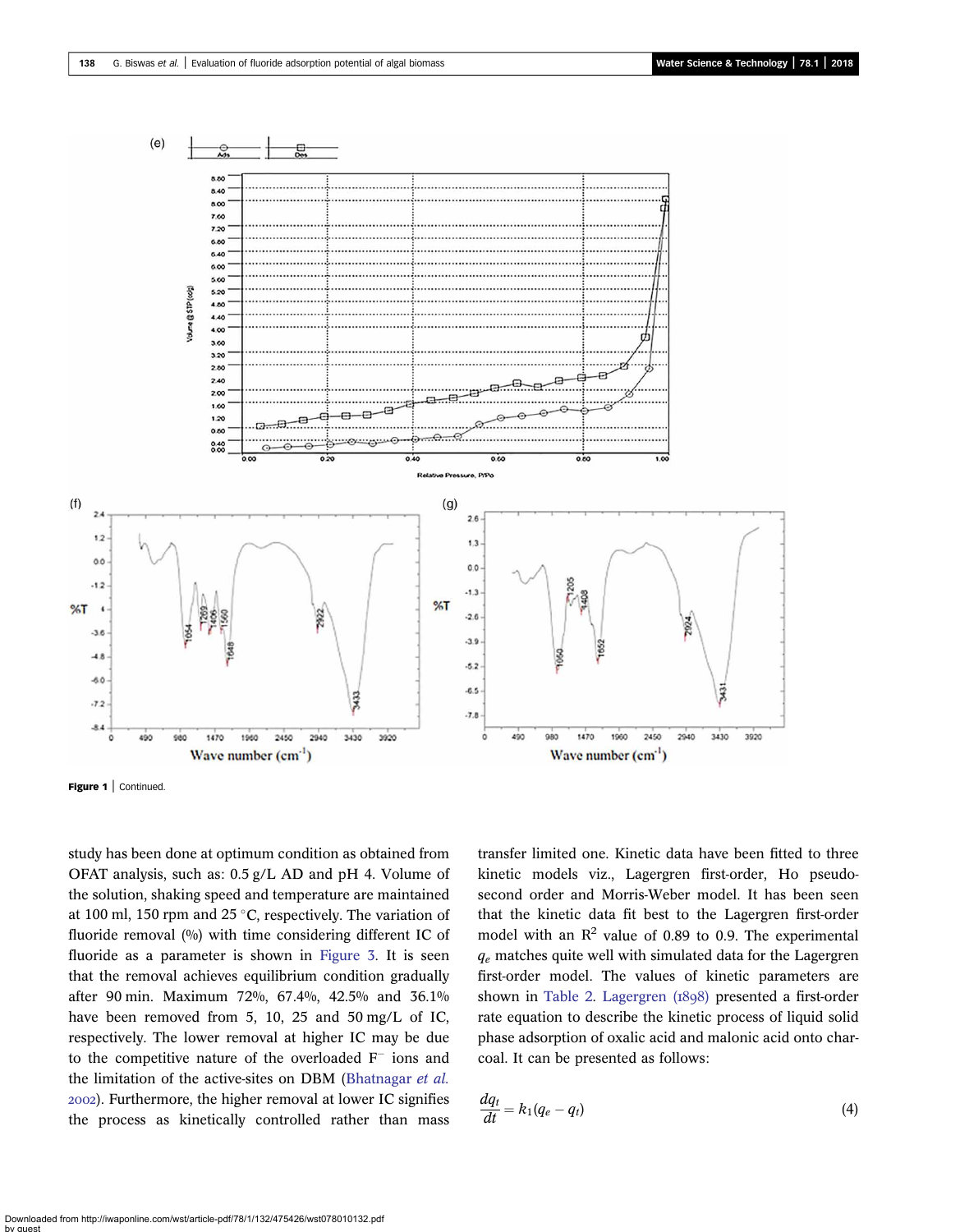<span id="page-7-0"></span>

Figure 2 | (a) Effect of solution pH on fluoride removal using DBM (IC = 10 mg/L, AD = 0.04 g/L, Temp = 25 °C). (b) Effect of adsorbent doses on fluoride removal using DBM (IC = 10 mg/L,  $pH = 4$ , Temp = 25 °C).

The significance of fitting of kinetic data to the Lagergren first order model may be attributed to the dependence of binding of fluoride to the surface of DBM with first order relationship.

Equilibrium studies have been done at different IC of fluoride, ranging from 5 to 50 mg/L at an AD of 0.5 g/L, pH 4, shaking speed 150 rpm, contact time of 120 min and 25  $\degree$ C temperature. Langmuir, Freundlich, Temkin and Dubinin-Radushkevich isotherm models have been used to fit the equilibrium data, and it is seen that the  $R^2$  value (0.9894) of the Langmuir isotherm model holds good to predict equilibrium condition. This indicates the monolayer coverage of  $F^-$  on the DBM surface. Maximum adsorption capacity is obtained as 34.36 mg/g ([Table 3](#page-8-0)). From kinetic and equilibrium studies, it can be concluded that DBM can be used as a good biosorbent for the purpose of defluoridation. A comparative study has been made based on the defluoridation works of other scientists ([Table 4](#page-8-0)).



**Figure 3** | Kinetics studies at different initial concentrations of fluoride (pH = 4, AD = 0.5 g/L, temp =  $25$  °C, shaking speed = 150 rpm).

# Application of COMSOL multiphysics to predict kinetics of fluoride removal using DBM

A transient convection–diffusion equation was employed in COMSOL Multiphysics to study the experimental phenomena for removal of fluoride. The transient convection– diffusion equation is given in Equations (4) and (5):

$$
\frac{\partial}{\partial t}(\rho C) + \nabla \cdot (\rho \overline{U}c) = \nabla \cdot (d\nabla \cdot C) + S \tag{5}
$$

$$
S = -q_{e^*}(1 - \exp(-k_1 * t))
$$
 (6)

In Equation (4), the first and second terms of the left hand side are accumulation and convective mass transport terms, respectively. In the right hand side, the first term is a diffusive term and the second is a source term. To validate and justify the mechanism of fluoride removal and the kinetic parameters obtained during experimentation of fluoride adsorption using dead biomass of the micro-algal consortium, such a model is proposed. The experimental system is shown in the schematic diagram (Figure  $4(a)$ ). Assuming the same kinetic parameters as obtained during experimentation, boundary conditions, Lagrange's-first order model of adsorption, and fine mesh size, the model predicts the removal of fluoride with time for different initial fluoride concentrations. The experimental data, when placed over the model-predicted data as shown in [Figure](#page-9-0) [4\(b\)](#page-9-0), are found to be a good fit. It is seen that the model-predicted data show a similar nature of removal in terms of residual fluoride as found during experimentation. As the concentration of the solution increases, the biosorption rate decreases, i.e., there is no such mass transfer resistance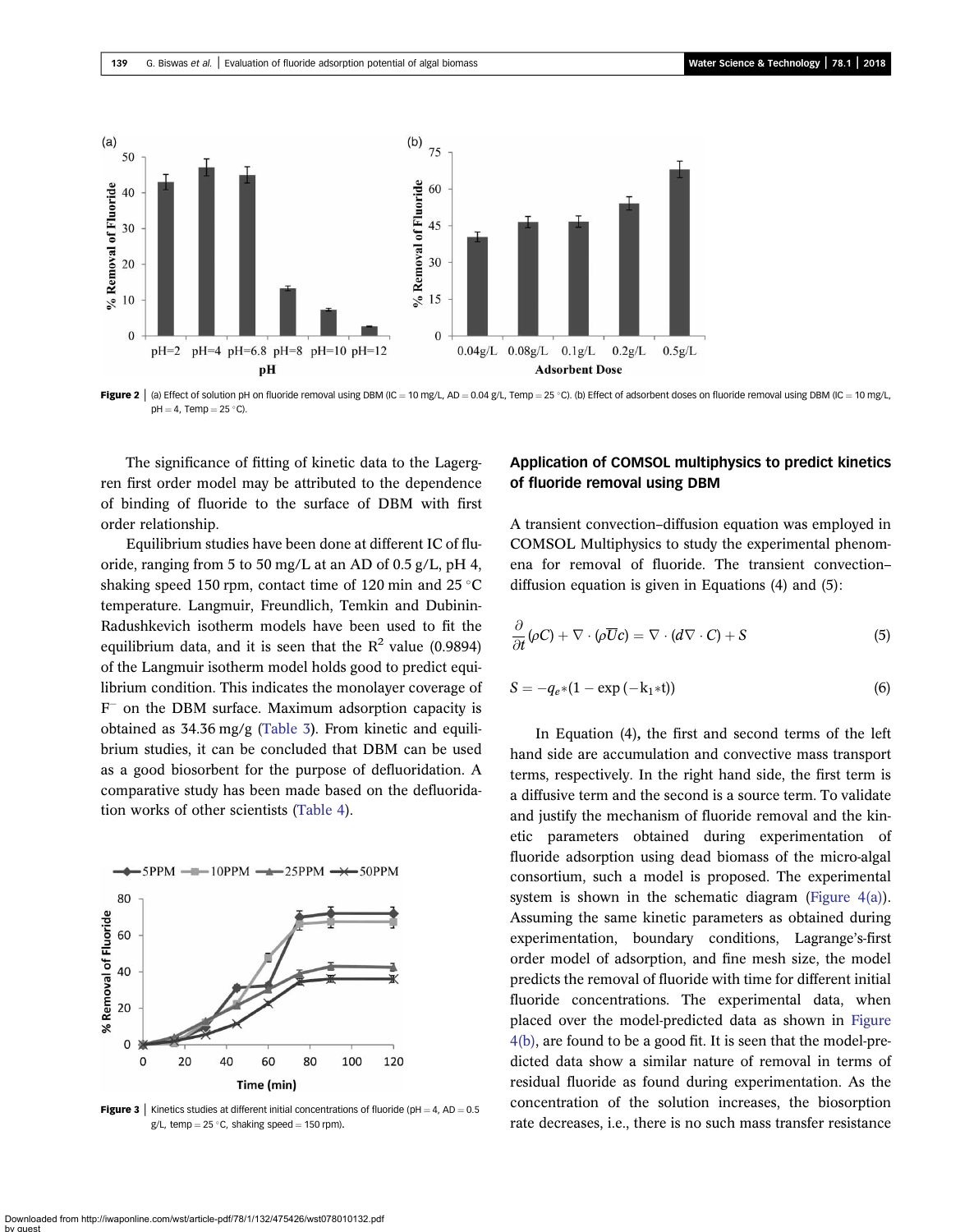#### <span id="page-8-0"></span>Table 2 | Values of kinetics parameters

| Parameter   |             | Lagergren first order model<br>$log(q_e - q_t) = log q_e - k_1 t$ |                |        | Pseudo second order model<br>$=\frac{1}{k_2}\times\frac{1}{q_e^2}$<br>$q_e$<br>аe |                       |        | <b>Morris-Weber model</b><br>$q_t = k_3 t^{1/2} + C''$ |        |
|-------------|-------------|-------------------------------------------------------------------|----------------|--------|-----------------------------------------------------------------------------------|-----------------------|--------|--------------------------------------------------------|--------|
| $IC$ (mg/L) | $q_e$ (exp) | $\mathbf{k}_1$                                                    | q <sub>е</sub> | $R^2$  | $\mathbf{k}_2$                                                                    | <b>q</b> <sub>e</sub> | $R^2$  | $\mathbf{k}_3$                                         | $R^2$  |
| 5           | 7.34        | 0.0113                                                            | 7.795          | 0.8913 | $2.2*10^{-2}$                                                                     | $-3.234$              | 0.5017 | 1.0416                                                 | 0.8726 |
| 10          | 12.48       | 0.0261                                                            | 16.575         | 0.8648 | $3.9*10^{-3}$                                                                     | 2.445                 | 0.3781 | 1.7746                                                 | 0.9212 |
| 25          | 24.9        | 0.0235                                                            | 29.008         | 0.9003 | $1.7*10^{-6}$                                                                     | 370.37                | 0.0432 | 3.028                                                  | 0.968  |
| 50          | 37.6        | 0.0346                                                            | 40.546         | 0.8648 | $1.0*10^{-4}$                                                                     | 44.44                 | 0.4656 | 5.3401                                                 | 0.8798 |

#### Table 3 | Values of equilibrium parameters

| <b>Adsorption isotherm model</b>                                                               | <b>Expression</b>                                         | <b>Constants</b>                                                |
|------------------------------------------------------------------------------------------------|-----------------------------------------------------------|-----------------------------------------------------------------|
| Langmuir model                                                                                 | $=\frac{1}{q_{max}K_{L}C_{e}}+\frac{1}{q_{max}}$<br>$q_e$ | $R^2 = 0.9894$<br>$q_{\rm max} = 34.36$<br>$K = 0.186$          |
| Freundlich model                                                                               | $lnq_e = lnK_F + \frac{1}{n}lnC_e$                        | $R^2 = 0.9796$<br>$1/n = 1.9425$<br>$K_F = 0.0289$              |
| $q_e = \frac{RT}{b'} \ln{(K_T)} + \frac{RT}{b'} \ln{(C_e)} B' = \frac{RT}{b'}$<br>Temkin model | $R^2 = 0.9571$<br>$B' = 9.4165$<br>$K_T = 1.23$           |                                                                 |
| Dubinin-Radushkevich model                                                                     | $\ln (q_e) = \ln (q_{\rm max}) - K_{DB} \varepsilon^2$    | $R^2 = 0.7634$<br>$K_{DR} = 0.7623$<br>$q_{\text{max}} = 25.41$ |

Table 4 | Adsorption capacities of different biomass derived adsorbent for removal of fluoride

| <b>Adsorbent (biomass)</b>          | Adsorption capacity (mg/g) | Reference                   |
|-------------------------------------|----------------------------|-----------------------------|
| <i>Spirogyra</i> sp. IO2            | 1.272                      | Venkata Mohan et al. (2007) |
| Spirulina plantheis                 | 34.0                       | Hiremath & Binnal $(2013)$  |
| Anabaena fertilissima (Ca-treated)  | 7.0                        | Bhatnagar et al. (2002)     |
| Cholorococcum humicola (Ca-treated) | 4.5                        | Bhatnagar et al. (2002)     |
| DBM                                 | 34.34                      | Present study               |

rather than biosorption resistance. So it may be concluded that the system is a biosorption controlled system. Thus, from the above observation, it can be said that the model developed is capable of predicting residual fluoride concentration vis-à-vis fluoride removal., To further justify the validity of the model, root mean square error (RMSE) and average error is calculated for all the cases using Equations (6) and (7), as shown in [Table 5](#page-9-0).

RMSE = 
$$
\frac{\sqrt{\sum_{i=1}^{N} (C_{\exp,i} - C_{sim,i})^2}}{N}
$$
 (7)

$$
Error(96) = \left[\frac{C_{\exp} - C_{\sin}}{C_{\exp}}\right] \times 100\tag{8}
$$

#### Conductivity study of DBM

Conductivity analysis has been carried out to assess the ionic property of DBM. [Figure 5](#page-9-0) shows the change in conductivity of the solution with time under four different conditions: (1) distilled water (DW), (2) Simulated solution of fluoride  $(DW + F)$ , (3) DBM in distilled water  $(DW + DBM)$ , and (4) fluoride loaded DBM in distilled water  $(DW + DBMF)$ .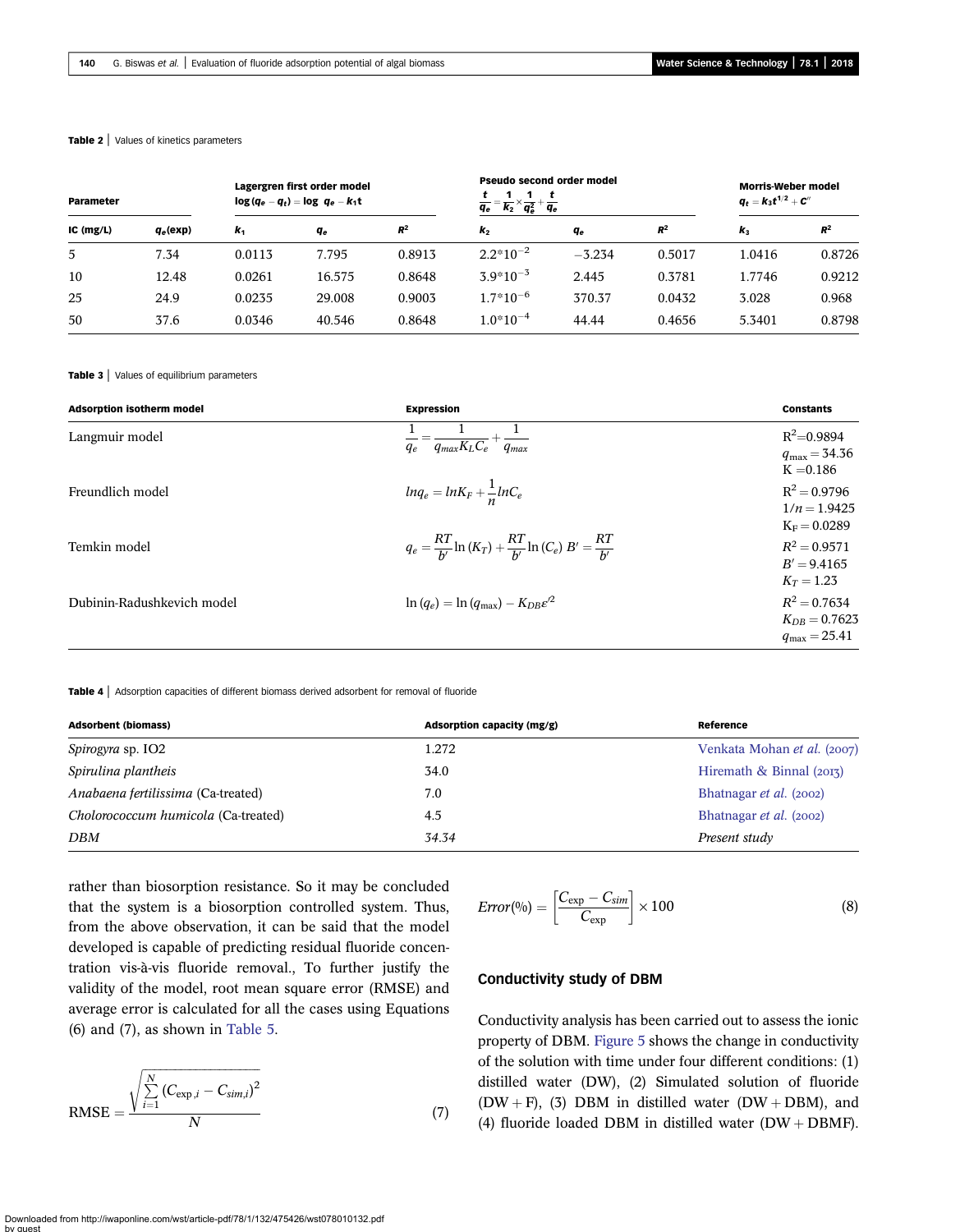<span id="page-9-0"></span>



From the figure, it is seen that the conductivity of DBM in distilled water is maximum (143 μs/cm) and the conductivity is lowest for distilled water only. The conductivity of fluorideloaded DBM in distilled water is 126 μs/cm, which is lower than DBM in distilled water  $(DW + DBM)$ . The highest conductivity with native DBM confirms the presence of different ions in the solution, which may have come from algal

Table 5 | RMSE and error (%) calculations for different initial concentrations

|             |             | Error (%)  |            |  |  |
|-------------|-------------|------------|------------|--|--|
| $IC$ (mg/L) | <b>RMSE</b> | Avg. error | Max. error |  |  |
| 10          | 0.0186      | 4.13       | 13.69      |  |  |
| 20          | 0.05        | 5.9        | 19.76      |  |  |
| 25          | 0.0048      | 8.9        | 15.98      |  |  |
| 50          | 0.051       | 1.87       | 4.66       |  |  |

biomass. The presence of ionic functional groups is already seen in the FTIR study (Figure  $1(f)$ ). The lower conductivity



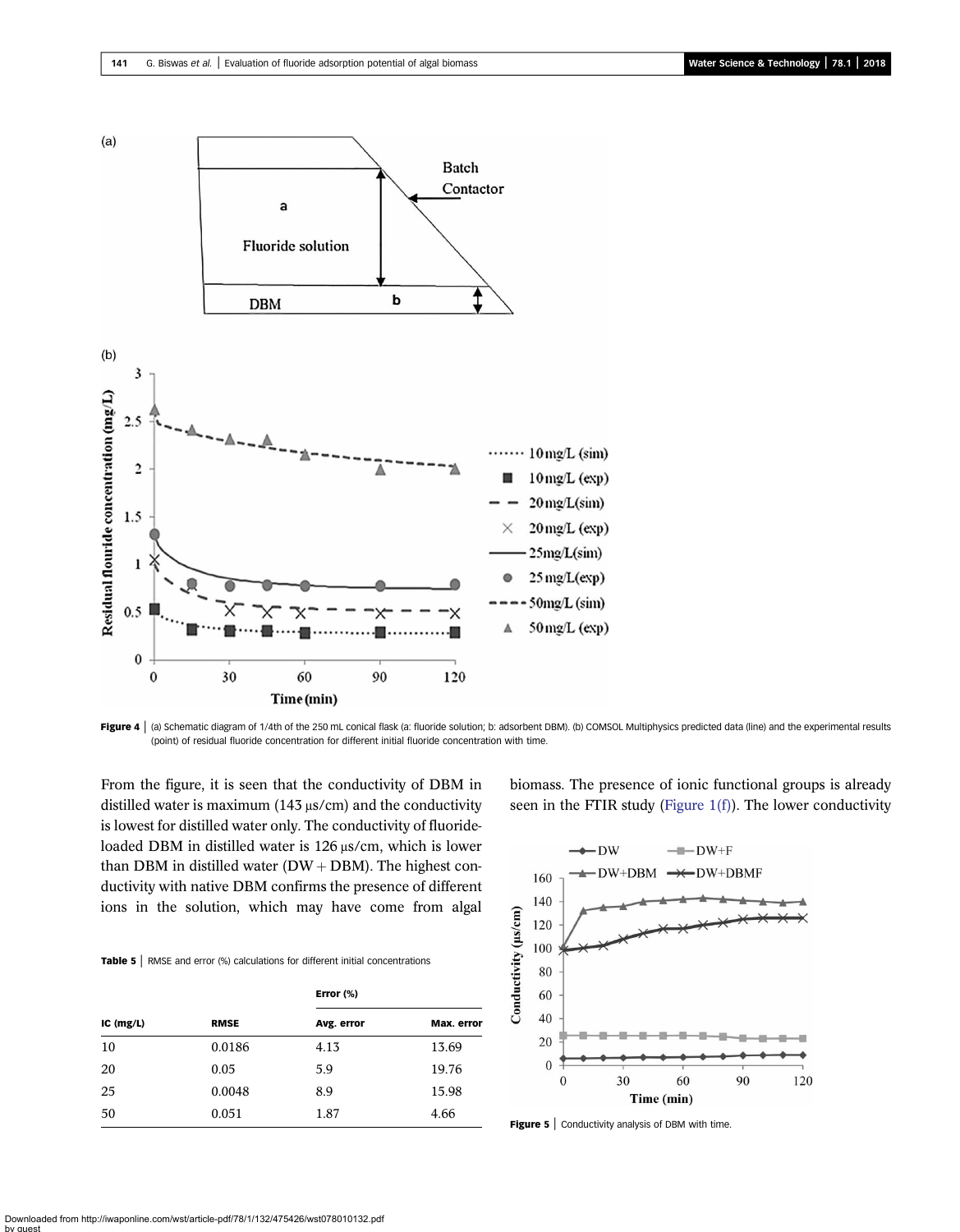of fluoride-loaded DBM may be due to the binding of fluoride with the ionic functional groups as present on the surface of DBM, and thus release of functional groups in solution is restricted. Lower conductivity of fluoride-loaded DBM in distilled water confirms that the adsorption is che-misorptive in nature [\(Oura](#page-14-0) et al. 2003).

#### Optimization using RSM

Four key parameters, i.e., pH, AD, IC and temperature, have been varied as the input condition according to CCD (Table 6). Defluoridation by DBM has been considered as

Table 6 | Experimental design and response of fluoride biosorption study

| SI no.                  | IC (mg/L) | pH               | Dose (g/L) | Temperature (°C) | Removal (%) |
|-------------------------|-----------|------------------|------------|------------------|-------------|
| 19                      | 50        | $\boldsymbol{2}$ | $2.5\,$    | 35               | 38          |
| 18                      | 90        | 7                | 2.5        | 35               | 36          |
| 13                      | 30        | 4.5              | 3.5        | 40               | 35          |
| $\mathbf 3$             | 30        | 9.5              | 1.5        | 30               | 31.2        |
| $\mathbf{1}$            | 30        | 4.5              | 1.5        | 30               | 51.2        |
| 28                      | 50        | $\overline{7}$   | 2.5        | 35               | 38          |
| 23                      | 50        | 7                | 2.5        | 25               | 54.5        |
| 16                      | 70        | 9.5              | 3.5        | 40               | 28          |
| 22                      | 50        | 7                | 4.5        | 35               | 38.5        |
| $\mathbf 5$             | 30        | 4.5              | 3.5        | 30               | 59.2        |
| 21                      | 50        | $\boldsymbol{7}$ | 0.5        | 35               | 30.6        |
| 9                       | 30        | 4.5              | 1.5        | 40               | 33          |
| 27                      | 50        | 7                | 2.5        | 35               | 38          |
| 17                      | 10        | 7                | 2.5        | 35               | 39          |
| 24                      | 50        | 7                | 2.5        | 45               | 30          |
| $\overline{\mathbf{4}}$ | 70        | 9.5              | 1.5        | 30               | 29          |
| 10                      | 70        | 4.5              | 1.5        | 40               | 32.5        |
| 8                       | 70        | 9.5              | 3.5        | 30               | 33.8        |
| $\boldsymbol{2}$        | 70        | 4.5              | 1.5        | 30               | 42.5        |
| 12                      | 70        | 9.5              | 1.5        | 40               | 29          |
| $\,6\,$                 | 70        | $4.5\,$          | 3.5        | 30               | 47          |
| $11\,$                  | 30        | 9.5              | 1.5        | 40               | 30          |
| 14                      | 70        | 4.5              | 3.5        | 40               | 32          |
| 20                      | 50        | 12               | 2.5        | 35               | 25.8        |
| 26                      | 50        | 7                | 2.5        | 35               | 38          |
| 29                      | 50        | 7                | 2.5        | 35               | 38          |
| 25                      | 50        | 7                | 2.5        | 35               | 38          |
| $\overline{7}$          | 30        | 9.5              | 3.5        | 30               | 32.5        |
| 15                      | 30        | 9.5              | 3.5        | 40               | 28          |
| 30                      | 50        | 7                | 2.5        | 35               | 38          |

final response, which have been analysed using ANOVA (Table 7). The F-value (22.49) obtained from ANOVA implies the significance of the model. As suggested by ANOVA, a quadratic model has been fitted to the responses. Equation (8) has been achieved in terms of coded factors has been given below:

$$
R1 = 38 - 1.34^{*}A - 4.8^{*}B + 1.37^{*}C - 5.32^{*}D + 1.4^{*}AB - 0.09^{*}AC + 1.08^{*}AD - 0.68^{*}BC + 3.49^{*}BD - 1.25CD - 0.23^{*}A^{2} - 1.63^{*}B^{2} - 0.97^{*}C^{2} + 0.94D^{2}
$$
\n(9)

 $R^2$ ,  $R^2_{Adj}$  and  $R^2_{pred}$  have been obtained as 0.954, 0.912 and 0.738, respectively. The higher  $R^2$  data indicates the good fitting of the model to the investigational data. Signifit model terms are  $B$ ,  $D$ , and  $BD$ . Moreover, the ractive effect of pH and temperature is significant. are 6 shows the interactive effect of pH and temperature removal of fluoride using DBM. When the pH increases m 4.5 to 9.5 at a temperature of  $30^{\circ}$ C, the removal reases from  $33.3\%$  to  $30.7\%$ , and at a temperature of 40 C, the removal decreases from 50.7% to 34.5%. The lower removal at higher pH condition has aready been

 $e 7$  | ANOVA and statistical response of fluoride biosorption study

| <b>Source</b> | Sum of<br><b>Squares</b> | df           | Mean<br>Square | <b>F Value</b> | $p$ -value Prob > F    |
|---------------|--------------------------|--------------|----------------|----------------|------------------------|
| Model         | 1737.99                  | 14           | 124.14         | 22.49          | $< 0.0001$ significant |
| $A-IC$        | 43.47                    | 1            | 43.47          | 7.87           | 0.0133                 |
| $B-pH$        | 553.92                   | 1            | 553.92         | 100.34         | < 0.0001               |
| $C-AD$        | 45.1                     | 1            | 45.1           | 8.17           | 0.012                  |
| $D-T$         | 681.6                    | 1            | 681.6          | 123.47         | < 0.0001               |
| AB            | 31.64                    | 1            | 31.64          | 5.73           | 0.0302                 |
| AC            | 0.14                     | 1            | 0.14           | 0.025          | 0.8753                 |
| AD            | 18.71                    | 1            | 18.71          | 3.39           | 0.0855                 |
| BC            | 7.43                     | 1            | 7.43           | 1.35           | 0.2643                 |
| <b>BD</b>     | 195.3                    | 1            | 195.3          | 35.38          | < 0.0001               |
| CD            | 25.25                    | $\mathbf{1}$ | 25.25          | 4.57           | 0.0493                 |
| $A^2$         | 1.56                     | 1            | 1.56           | 0.28           | 0.6027                 |
| $B^2$         | 73.64                    | 1            | 73.64          | 13.34          | 0.0024                 |
| $C^{\wedge}2$ | 26.13                    | 1            | 26.13          | 4.73           | 0.046                  |
| $D^{\wedge}2$ | 24.7                     | 1            | 24.7           | 4.47           | 0.0515                 |
| Residual      | 82.8                     | 15           | 5.52           |                |                        |
| Lack of fit   | 82.8                     | 10           | 8.28           |                |                        |
| Pure error    | $\Omega$                 | 5            | $\theta$       |                |                        |
| Cor total     | 1820.79                  | 29           |                |                |                        |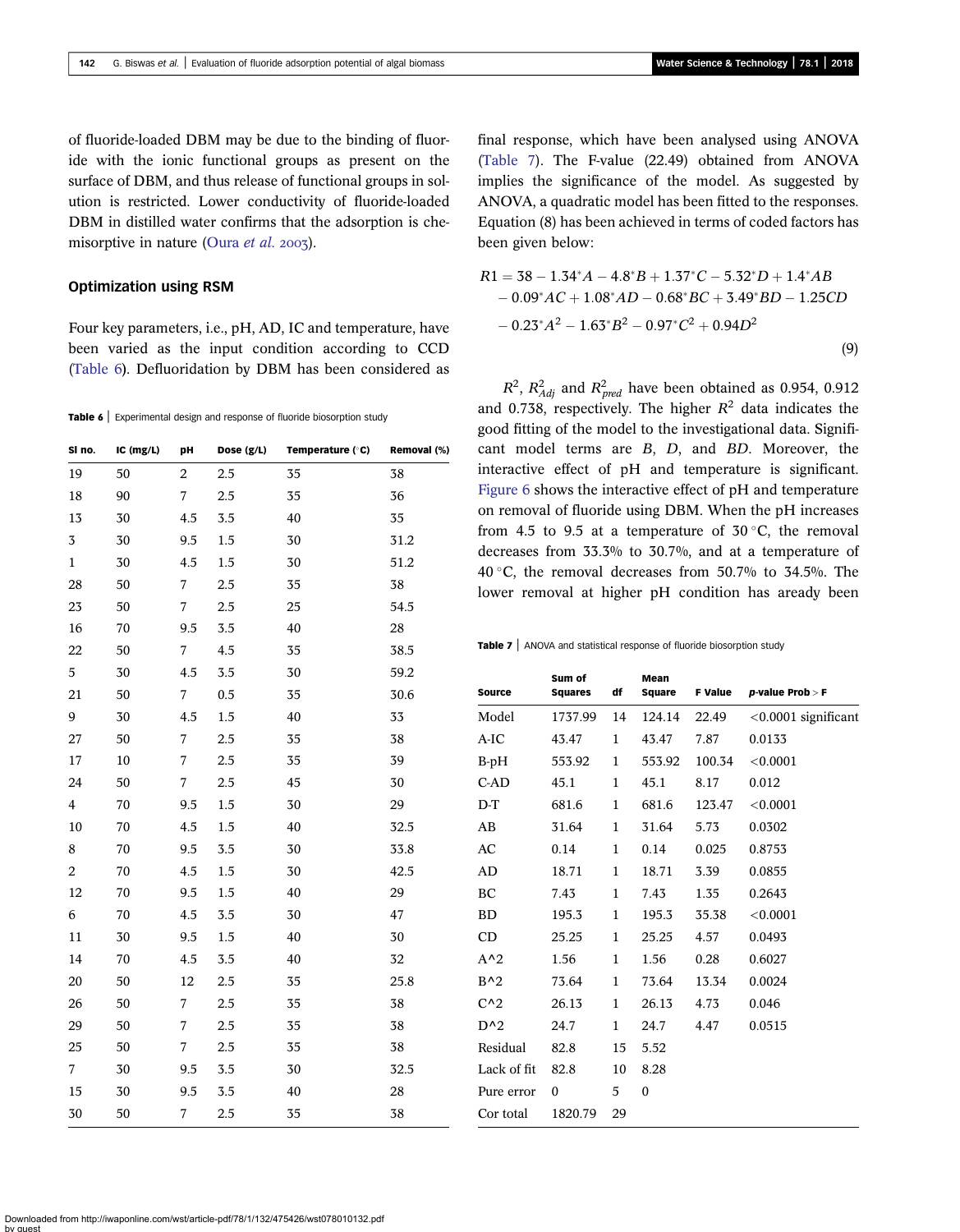<span id="page-11-0"></span>

Figure 6 | Effect of pH and temperature on the removal of fluoride.

observed during OFAT analysis ([Figure 2\(a\)\)](#page-7-0). A pH higher than  $pH<sub>zpc</sub>$  leads to a negative charge on the surface of the biosorbent and thus results in lower removal of fluoride. During selection of the optimum condition the following criteria have been set: IC of fluoride: in range, optimum values of IC of fluoride, pH of the solution, AD and temperature are obtained as  $30 \text{ mg/L}$ ,  $4.5$ ,  $3.5 \text{ g/L}$  and  $30 \degree \text{C}$ , respectively. The predicted removal of fluoride as analyzed by RSM is 56.9%, which is in accordance with the experimental removal (58%).

#### Regeneration study, TCLP test and CHNS study of DBMF

In [Figure 7\(a\)](#page-12-0), three successive sorption/desorption rounds have been performed with three different desorption conditions. A consistent reduction in adsorption capacity has been noticed for each new cycle after a total adsorption-desorption series (Figure  $7(a)$ ). The adsorption capacities have been reduced from 5.71 mg/g (IC: 30 mg/L; AD: 3.5 g/L) after the first cycle of adsorption to 4.57 mg/g (distilled water), 4.28 mg/g (0.1 N HCl) and 2.85 mg/g (0.1 N NaOH) after the third cycle of adsorption. Furthermore, relatively more effective reusability has been noticed when the loaded biomass has been desorbed with 0.1 N HCl (Figure  $7(a)$ ). On the other hand, usage of acid incurs cost to the process. Therefore, from an economical point of view, distilled water can be used as the desorption medium for the present DBM system.

After a TCLP test at pH 3, the maximum 0.62 mg/L of fluoride was found ([Figure 7\(b\)\)](#page-12-0) in the supernatant which has been leached out from the fluoride-laden DBM, and such a concentration is far below the leachable permissible fluoride level (150 mg/L) as suggested by the [Waste](#page-14-0) Classifi[cation Guidelines \(](#page-14-0)2008). Therefore, the present study indicates that the fluoride laden DBM passes the TCLP tests successfully, and it can be disposed of safely or used as bio-fertilizer (Waste Classifi[cation Guidelines](#page-14-0) 2008).

CHNS study of fluoride-treated DBM is done for further assessment of used biomass (Figure  $7(c)$ ). From Figure  $7(c)$ , the carbon, nitrogen, hydrogen and sulphur contents of the fluoride-loaded DBM are obtained as 36.185, 3.965, 5.365 and 0.658%, respectively. The study shows that the used biomass can be used as feedstock for different types of bio-fuel production utilizing a large carbon source, which may come under the future scope of the study.

# Comparison between removal of excess fluoride from groundwater and CBM produced water

The mineralogical properties of the groundwater sample have been determined. pH, TDS, total hardness, total alkalinity chloride, iron and fluoride are obtained as 7.4. 470 mg/L, 255 mg/L, 367 mg/L, 100 mg/L, 12.2 mg/L and 4.71 mg/L, respectively. The groundwater sample (100 mL) was then treated with DBM in batch mode with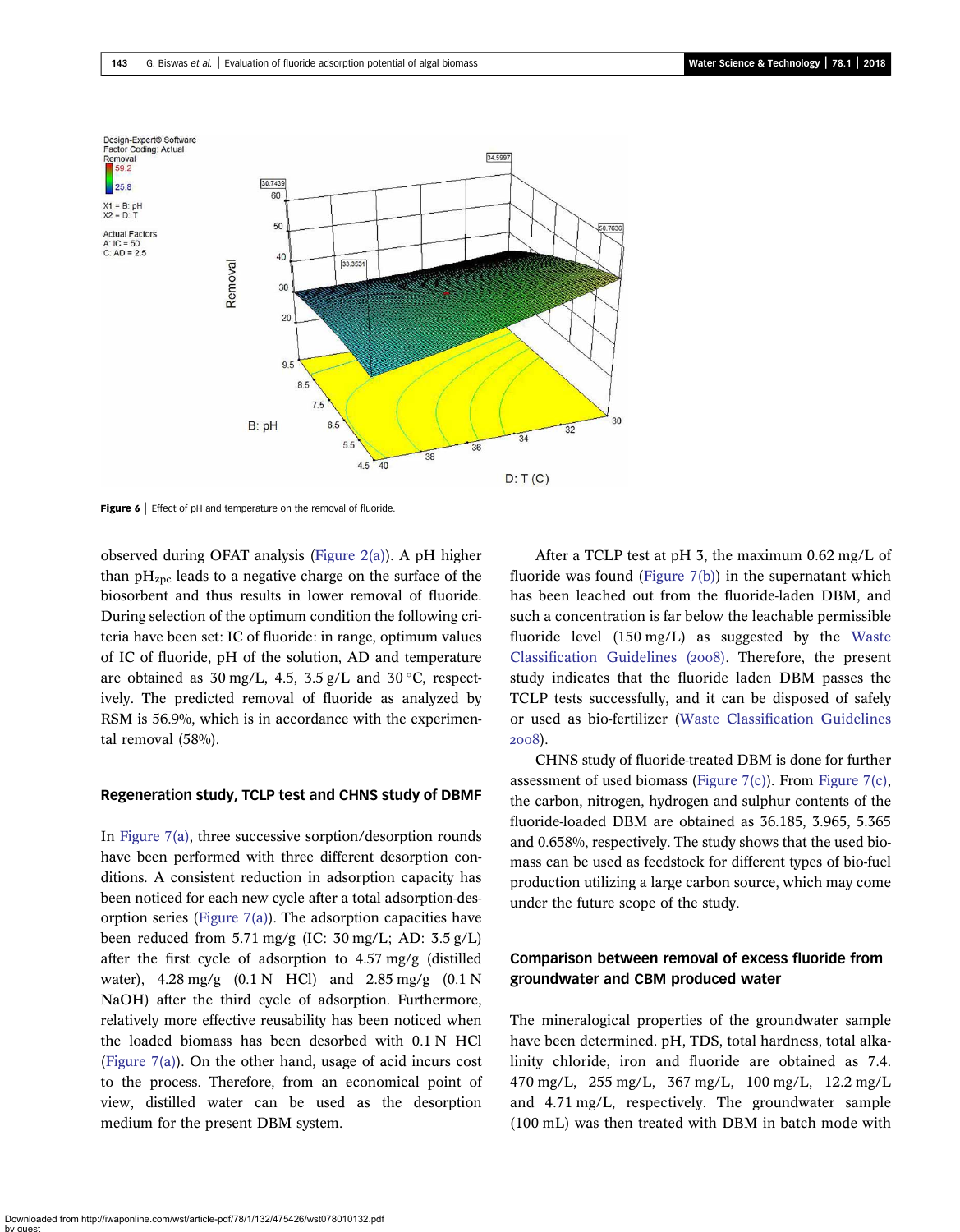<span id="page-12-0"></span>

Figure 7 | (a) Pattern of adsorption-desorption of fluoride (represents desorption; represents adsorption). (b) TCLP test of fluoride loaded DBM. (c) CHNS study of fluoride laden DBM.

3.5 g/L AD at two pH conditions, i.e. at the groundwater's own pH (7.4), and optimum pH (4.5) as analyzed by RSM. From Figure 8, it is seen that after 120 min of contact time, 61.14% and 73.03% removal are obtained at pH 7.4 and pH 4.5, respectively. The final concentration of fluoride in treated groundwater sample at pH 4.5 is 1.27 mg/L, i.e. below the allowable limit as set by the Bureau of Indian Standard (BIS 2012).

The physico-chemical properties of raw CBM produced water are determined as: pH 8.8, TDS: 570 mg/L, salinity: 398 mg/L, carbonate: 209 mg/L, chloride: 287 mg/L, fluoride: 9.24 mg/L, nitrate: 18.6 mg/L, sulphate: 15.8 mg/L, sodium: 201 mg/L, potassium: 15.9 mg/L, calcium: 85.8 mg/L, magnesium: 7.5 mg/L and iron: 1.65 mg/L. After treatment with DBM, 66.45% and 69.16% removal of fluoride were obtained after 120 min of contact time from CBM produced water, at pH 8.8, and pH 4.5, respectively (Figure 8). The final concentration of fluoride at pH 4.5 was 2.85 mg/L, which is near the value of the industrial effluent acceptable limit  $(2 \text{ mg/L})$  as set by [EPA](#page-13-0) (EPA  $2017$ ).

Therefore, it can be assured that a higher level of fluoride can be removed from both groundwater and CBM produced water using DBM under optimum conditions. Since in both cases the treated water meets the permissible limit, the biosorption of fluoride using the present algal consortium biomass may be considered as a potent technology for removal of fluoride.



Figure 8 | Removal of fluoride from groundwater (GW) and CBM produced water (CBMW) at different pH.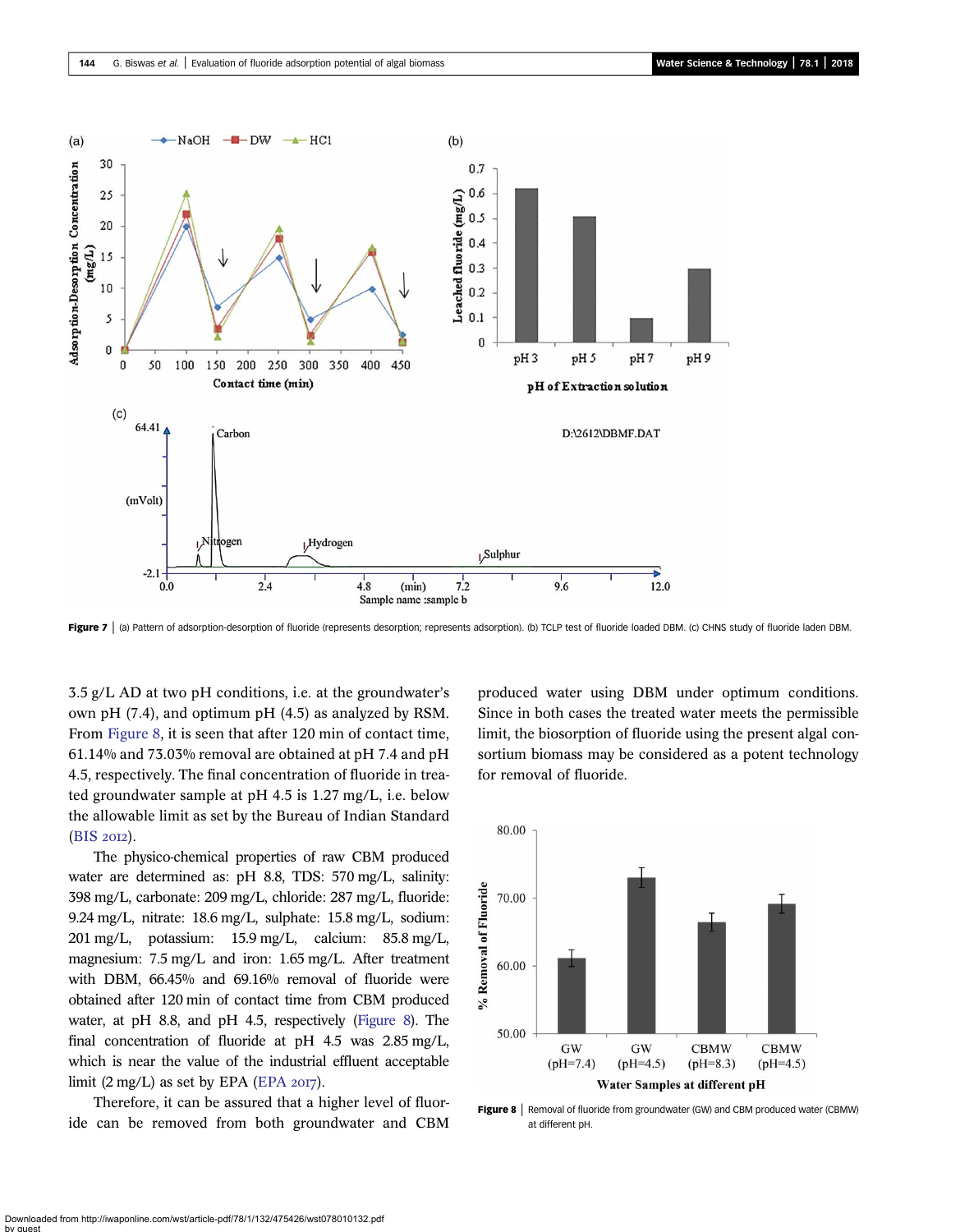#### <span id="page-13-0"></span>**CONCLUSION**

Dead biomass (DBM) of micro-algal consortium (Chlorococcum infusionum and Leptolyngbya foveolaurum) has been used for biosorption of fluoride from both synthetic and real wastewater. Both kinetic and equilibrium studies have been performed to assess the efficacy of the present DBM in removal of fluoride. The percentage removal decreases from 72 to 36.1% when the initial fluoride concentration increases from 5 to 50 mg/L, at AD: 0.5 g/L, pH: 4, shaking speed: 150 rpm, volume of solution: 100 ml, contact time: 120 min and temperature:  $25^{\circ}$ C. The higher removal at lower initial fluoride concentration indicates that the process is kinetically controlled rather than a mass transfer limited one. Equilibrium data have been found to fit well to the Langmuir isotherm model. The adsorption capacity of DBM has been found to be 34.36 mg/g. RSM has been employed to determine the optimum conditions for fluoride removal. The predicted removal of fluoride (56.9%) at optimum conditions  $(IC = 30 \text{ mg/L}, AD = 3.5 \text{ g/L}, pH = 4.5,$  $temp = 30 °C$  as analyzed by RSM matches quite well with the experimental one (58%). From the observation of COMSOL Multiphysics, it can be said that the model developed is capable of predicting residual fluoride present vis-àvis fluoride removal., Conductivity analyses of native and fluoride-loaded biomass indicate the binding of fluoride onto biomass and restriction of release of the ionic group from biomass in the latter case. As the fluoride-bearing solid biomass passes the TCLP tests successfully, it can be classified as a non-toxic waste, and disposed of safely. Finally, the groundwater and CBM produced water have been treated at optimum pH (4.5) and at their native pH. In both cases, removal is greater at optimum pH and the final concentration of fluoride meets the permissible limit. Therefore, the present DBM, having good fluoride adsorption capacity, could be used for treatment of industrial wastewater as well as fluoride contaminated groundwater.

#### ACKNOWLEDGEMENT

These laboratory works are supported by Department of Chemical Engineering and Earth & Environmental Studies, National Institute of Technology Durgapur, West Bengal, India. The financial grant is funded by Department of Science and Technology, Govt. of West Bengal, India (Sanc. No. 891(Sanc.)/ST/P/S&T/9G-13/2012).

#### **REFERENCES**

- Augier, F., Laroche, C. & Brehon, E. 2008 [Application of](http://dx.doi.org/10.1016/j.seppur.2008.06.007) [computational fluid dynamics to fixed bed adsorption](http://dx.doi.org/10.1016/j.seppur.2008.06.007) [calculations: effect of hydrodynamics at laboratory and](http://dx.doi.org/10.1016/j.seppur.2008.06.007) [industrial scale](http://dx.doi.org/10.1016/j.seppur.2008.06.007). Separation and Purification Technology 63, 466–474.
- Bhatnagar, M., Bhatnagar, A. & Jha, S. 2002 [Interactive](http://dx.doi.org/10.1023/A:1016086631017) [biosorption by micro algal biomass as a tool for fluoride](http://dx.doi.org/10.1023/A:1016086631017) [removal](http://dx.doi.org/10.1023/A:1016086631017). Biotechnol Letter. 24, 1079–1108.
- Biswas, G., Dutta, M., Dutta, S. & Adhikari, K. 2016 [A comparative](http://dx.doi.org/10.1007/s11356-015-5815-6) [study of removal of fluoride from contaminated water using](http://dx.doi.org/10.1007/s11356-015-5815-6) [shale collected from different coalmines in India.](http://dx.doi.org/10.1007/s11356-015-5815-6) Envl Sci Poll Res. 23, 9418–9431.
- Biswas, G., Kumari, M., Adhikari, K. & Dutta, S. 2017 [A critical](http://dx.doi.org/10.1007/s40726-017-0054-8) [review on occurrence of fluoride and its removal through](http://dx.doi.org/10.1007/s40726-017-0054-8) [adsorption with an emphasis on natural minerals](http://dx.doi.org/10.1007/s40726-017-0054-8). Curr Pollution Rep. 3, 104–119.
- Bureau of Indian Standard (BIS) 2012 Indian standard specification for drinking water. IS10500: 1–24. Drinking Water [FAD25: Drinking Water]. [https://law.resource.org/](https://law.resource.org/pub/in/bis/S06/is.10500.2012.pdf) [pub/in/bis/S06/is.10500.2012.pdf](https://law.resource.org/pub/in/bis/S06/is.10500.2012.pdf) (accessed 28 May 2017).
- Clesceri, L. S., Greenberg, A. E. & Eaton, A. D. 2012 Standard Methods for the Examination of Water and Wastewater. 22nd edn. American Public Health Association (APHA), American Water Works Association (AWWA), Water Environment Federation (WEF), Washington, DC.
- EPA 1992 Method 1311 Toxicity Characteristic Leaching Procedure. US Environmental Protection Agency Office of Ground Water and Drinking Water Standards and Risk Management Division. Washington, DC (1992). [https://](https://www.epa.gov/sites/production/files/2015-12/documents/1311.pdf) [www.epa.gov/sites/production/files/2015-12/documents/](https://www.epa.gov/sites/production/files/2015-12/documents/1311.pdf) [1311.pdf](https://www.epa.gov/sites/production/files/2015-12/documents/1311.pdf) (accessed 12 June 2017).
- EPA 2017 Harmful Algal Blooms. US Environmental Protection Agency Office of Ground Water and Drinking Water Standards and Risk Management Division, Washington, DC. [https://www.epa.gov/nutrientpollution/harmful-algal](https://www.epa.gov/nutrientpollution/harmful-algal-blooms)[blooms](https://www.epa.gov/nutrientpollution/harmful-algal-blooms) (accessed 10 June 2017).
- Hiremath, P. G. & Binnal, P. 2013 First report on biosorption of fluoride on the microalga spirulina platensis: batch studies. Asian-American Journal of Chemistry 1, 1–10.
- Kumar, S. K., Dahms, H. U., Won, E. J., Lee, J. S. & Shin, K. H. Microalgae – [a promising tool for heavy metal](http://dx.doi.org/10.1016/j.ecoenv.2014.12.019) [remediation](http://dx.doi.org/10.1016/j.ecoenv.2014.12.019). Ecotoxicol. Env. Safety 113, 329–352.
- Kushwaha, D. & Dutta, S. 2017 [Experiment, modeling and](http://dx.doi.org/10.1007/s13201-015-0304-0) [optimization of liquid phase adsorption of Cu\(II\) using dried](http://dx.doi.org/10.1007/s13201-015-0304-0) [and carbonized biomass of](http://dx.doi.org/10.1007/s13201-015-0304-0) Lyngbya majuscula. Appl. Water Sci. 7, 935–949.
- Lagergren, S. 1898 About the theory of so-called adsorption of soluble substances, K. Svenska Vetenskapsakad. Handl. 24 (4), 1–39.
- Liu, X., Hu, Z., Zhu, C., Wen, G. & Meng, X. 2013 [Removal of](http://dx.doi.org/10.1080/19443994.2012.742853) [fluoride and total dissolved solids from coalbed methane](http://dx.doi.org/10.1080/19443994.2012.742853) [produced water with a movable ultra-low pressure reverse](http://dx.doi.org/10.1080/19443994.2012.742853) [osmosis system](http://dx.doi.org/10.1080/19443994.2012.742853). Desal. Water Treat. 51, 4359–4367.
- Mendhe, V. A., Singh, A. P., Mishra, S. & Varma, A. K. [Coalbed methane-produced water quality and its](http://dx.doi.org/10.1007/s13201-015-0326-7)